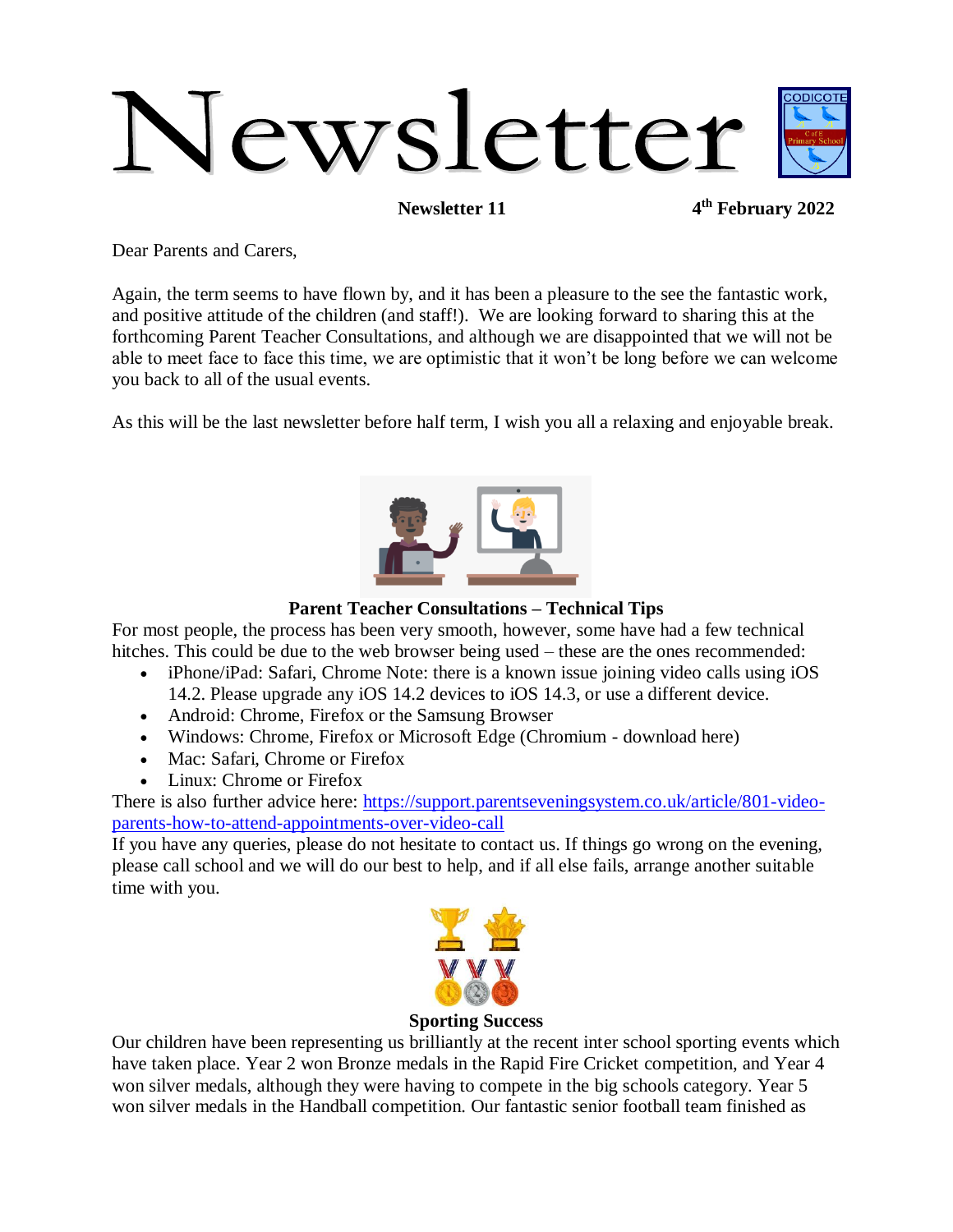runners up in the County finals, after a very hard-fought series of matches on a cold Saturday morning! Congratulations to all of our teams.

We wish our runners the best of luck for the Hertfordshire Schools Cross Country Running meet which takes place at Westminster Lodge tomorrow morning. Thank you to Mel who organises our sports teams, and to parents and staff for their support.



# **PTFA**

Thank you very much for supporting the PTFA Big Breakfast, which raised over £400! Thank you too, to our fantastic PTFA team who worked really hard before, during and after the event. We are extremely grateful to the Pack family for donating the delicious bacon!

Our next meeting is on March  $3<sup>rd</sup>$  at 7 p.m. All parents are welcome to join us!



**Birdwatch**

Here is a message from Miss Grainger:

The Eco Team and I hope you enjoyed taking part in the 'Big Garden Bird Watch' last weekend. Did you know as land development has increased, bird populations have decreased? As many as 100 other bird species are now considered endangered or threatened. While you can't stop progress, you can help support wild bird populations by creating an attractive habitat for them in your back garden.



- Why not make this simple bird feeder to encourage birds into your garden? You will need: A pine cone, lard, birdseed string and scissors
- 1. Find a pine cone from your outdoor area. Prepare a bowl with a teaspoon of lard and smother your pine cone with it. This will be messy!
- 2. Put your pine cone in the fridge to let the lard set. While you're waiting, put some of your birdseed onto a plate. After 30 minutes, remove your pine cone from the fridge and roll it in the birdseed to cover it.
- 3. Cut a piece of string about 8 inches long. Ask an adult to help. Tie the string around your cone and hang it on a tree or bush outside.

Look out for more interesting, educational and fun facts and ideas from the Eco Team in the next newsletter!!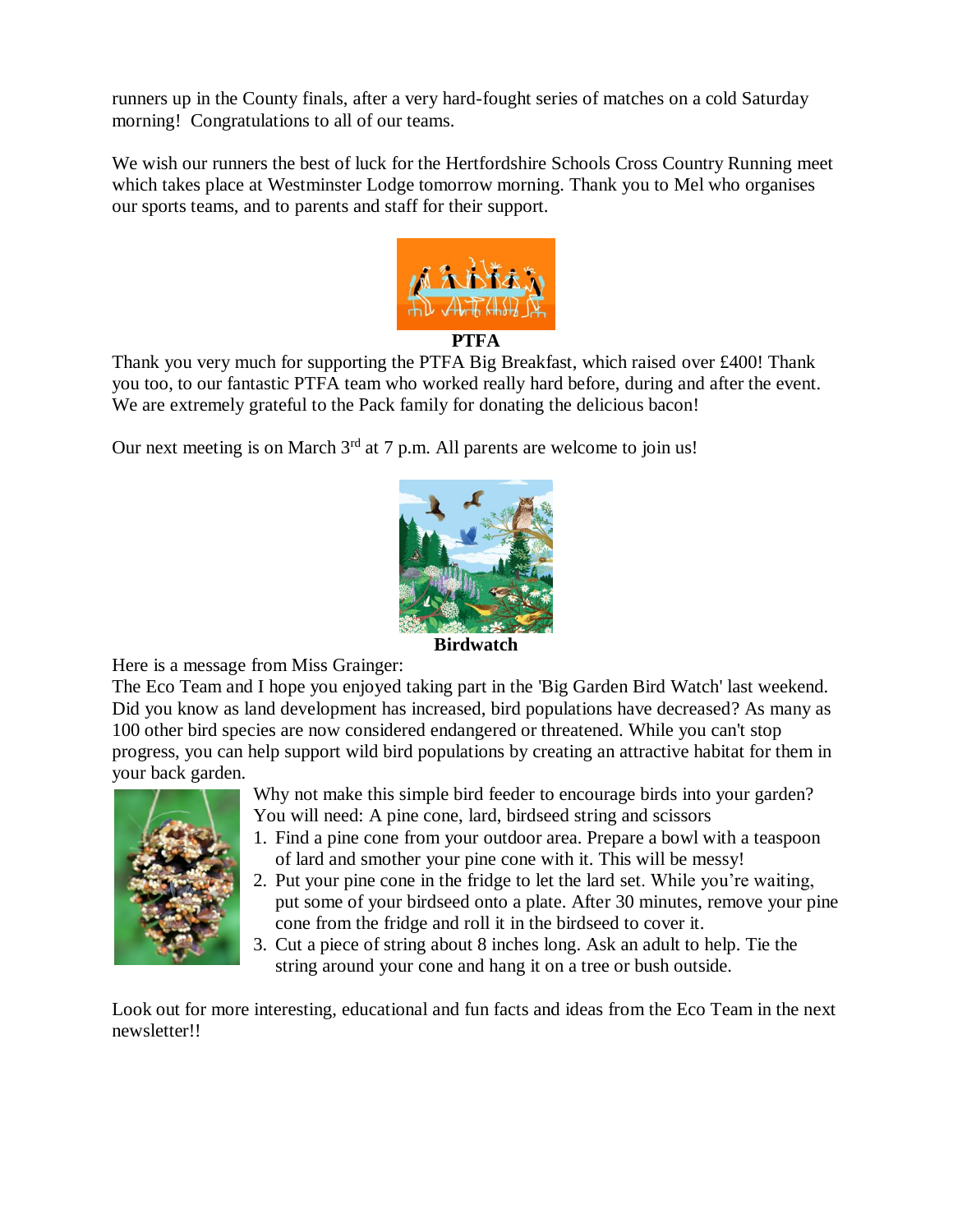

## **Printer Cartridges**

We are delighted to be in a position to be able to re-cycle printer cartridges again. There is a collection box in the entrance – any make or type of cartridge can be included!



**Books**

We have now received the books we won in the Welwyn & Hatfield Times competition, and they are amazing! We will be adding these to our book stocks over the coming weeks so look out for them in your children's book bags.



**Sports Hall Athletics**

# **Sports Hall Trials afterschool: Years 5 & 6**

Handball Club is now finished, and we will be getting ready for the Sports Hall Athletics. Mel will be running 3 trials over the next few weeks after school from 15:30-16:15. If a class has been put into a 'bubble' she will run their trials over lunch time as they would not be allowed to mix. If children want to be considered for the team then they need to attend them all. If they miss some due to illness, Mel will arrange a lunch time to do your trials.

- $\bullet$  9th February: On the field Running Events
- 23rd February: In the hall- Jumping Events
- 2nd March: In the hall Throwing events
- 9th March: Competition for the selected team



### **Attendance**

We have really appreciated the way you have worked with us to keep everyone safe, by being vigilant in keeping children off, and testing when they have been unwell. As you know, prior to the pandemic, we expected children to be in school unless they were too ill to attend because we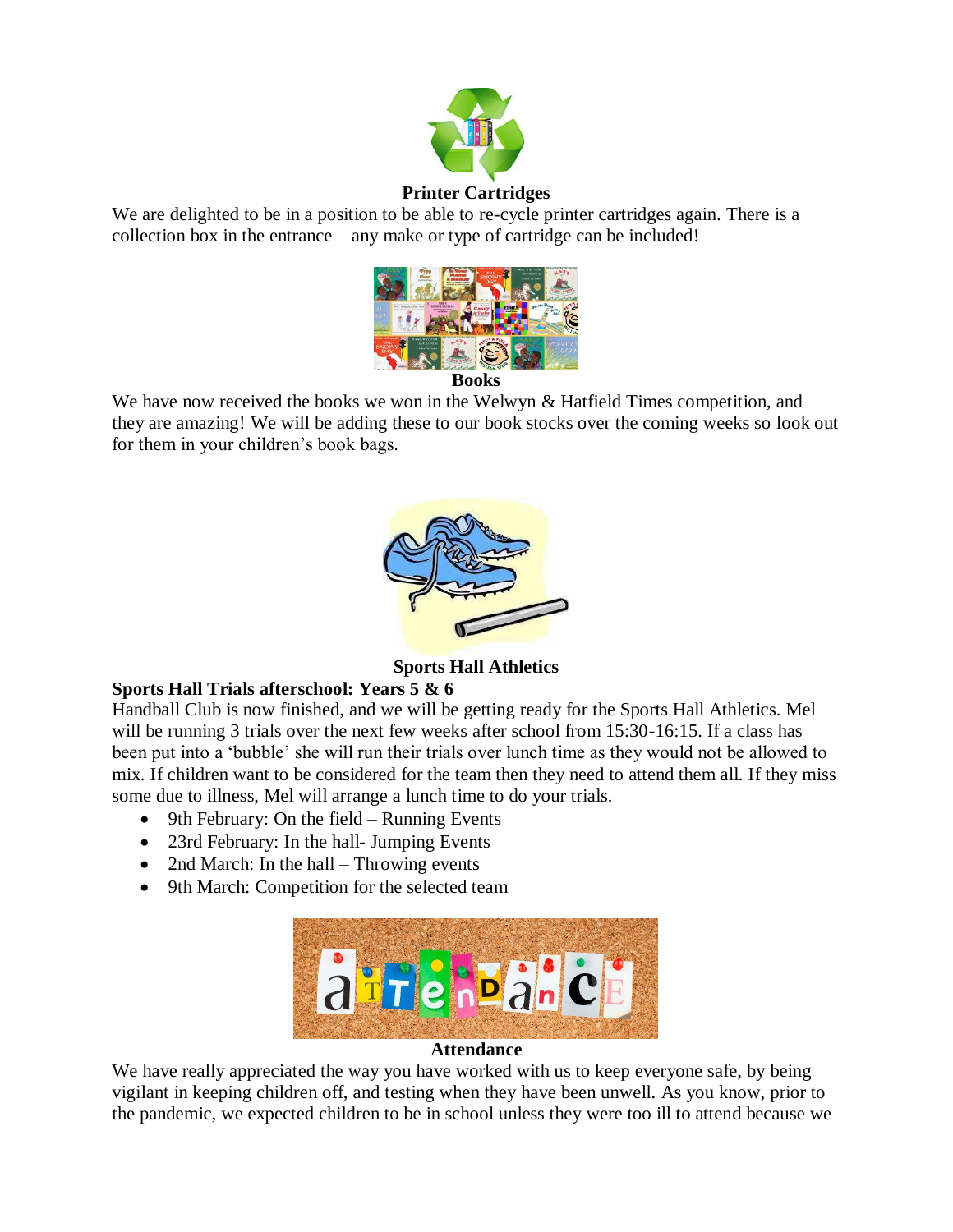know how important attendance is for children's learning and social relationships. However, we have all had to adapt and work even more closely together, acting on even the smallest signs of illness to make sure everyone is safe to be in school.

Due to the amount of school missed, for unavoidable reasons, there is now a national focus on reducing time lost for unauthorised absences. The Education Secretary Nadhim Zahawi has informed local authorities that they are required to use their full range of legal powers to address absences. Currently, if children are of statutory school age (from the term after they become 5), action can be taken if they have 7 ½ days or more of unauthorised absence. Parents can be issued with a fixed penalty notice, which is £60 per parent, per child, rising to £120, if paid after 21 days, but within 28 days. After this, court proceedings take place.

I would not wish any parents to be in this position through not being aware of the rules. I can only authorise absences for wholly exceptional or compassionate reasons. Examples of this have been where a child has attended a ceremony where their parent has received a Police bravery award, and when a parent had to organise holiday time around receiving ongoing medical treatment. The term dates are published on the school website to help with holiday planning, and we will shortly be agreeing the INSET days for 2023-2024 to give you as much notice as possible to help with holiday planning. If you are planning on taking your child out of school during term time, please contact me as a matter of urgency, so that I can advise you of any implications.



**E-Safety Day – 9 th February**

Our children are growing up in a world of ever-changing technology. There are many positive aspects of the use of IT, but also associated risks. As well as teaching the children about e-safety throughout the year, we also hold an annual e-safety day, when the whole school focusses on ways of being safe, and acting safely with technology, in an age appropriate way.

We understand that much of our children's use of the internet will occur at home, away from the school filters. At the end of the newsletter is a list of links which you may find helpful when navigating online safety at home.

Most social media apps such as Instagram have an age limit of 13. However, parents may not be aware that the age limit for WhatsApp is 16 – we are aware of children who are on WhatsApp groups currently. If you have any questions or concerns regarding online safety, please do not hesitate to contact Mr Browne or me. Mr Browne is also able to advise people regarding appropriate settings for internet access.

Thank you for reading this newsletter. Please remember I am always happy to discuss any issues with you.

Liz Pollard HEADTEACHER